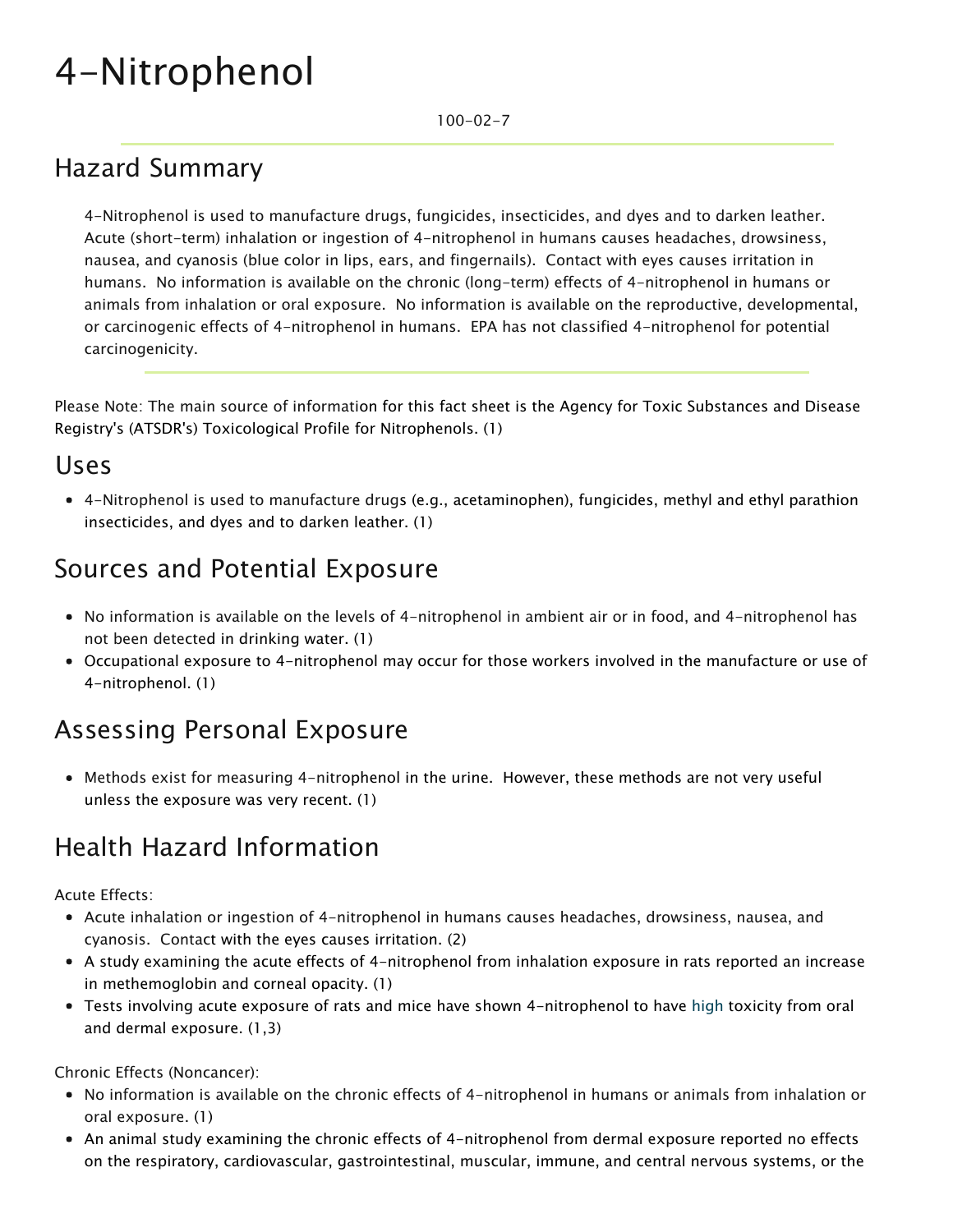liver and kidney. The only effects noted were dermal irritation consisting of erythema, scaling, scabbing, and cracking of the skin. (1)

EPA has not established a Reference Concentration ([RfC\)](https://www.epa.gov/haps/health-effects-notebook-glossary) or a Reference Dose ([RfD](https://www.epa.gov/haps/health-effects-notebook-glossary)) for 4-nitrophenol. (4)

Reproductive/Developmental Effects:

- No information is available on the reproductive or developmental effects of 4-nitrophenol in humans.(1)
- One animal study reported no histological alterations in the testes and epididymides in mice exposed to 4 nitrophenol by inhalation, while in another study no changes were observed in the reproductive index of pregnant mice given 4-nitrophenol by gavage (placing the chemical experimentally in the stomach). (1)

Cancer Risk:

- No information is available on the carcinogenic effects of 4-nitrophenol in humans. (1)
- There was no evidence of carcinogenic activity in mice dermally exposed to 4-nitrophenol for 18 months in a National Toxicology Program (NTP) study. (5)
- EPA has not classified 4-nitrophenol for potential carcinogenicity. (4)

#### Physical Properties

- 4-Nitrophenol is a colorless to light yellow solid with no odor. (1)
- The chemical formula for 4-nitrophenol is C H\_NO , and the molecular weight is 139.11 g/mol. (1)<br>The state of the molecular weight is 139.11 g/mol. (1)
- The vapor pressure for 4-nitrophenol is 0.0003 mm Hg at 30 °C, and it has a log octanol/water partition coefficient (log  $K_{\text{ow}}$ ) of 1.91. (1)

Conversion Factors:

To convert concentrations in air (at 25 °C) from ppm to mg/m  $\frac{3}{2}$ : mg/m  $\frac{3}{2}$  (ppm)  $\times$  (molecular weight of the compound)/(24.45). For 4-nitrophenol: 1 ppm = 5.7 mg/m.

Health Data from Oral Exposure